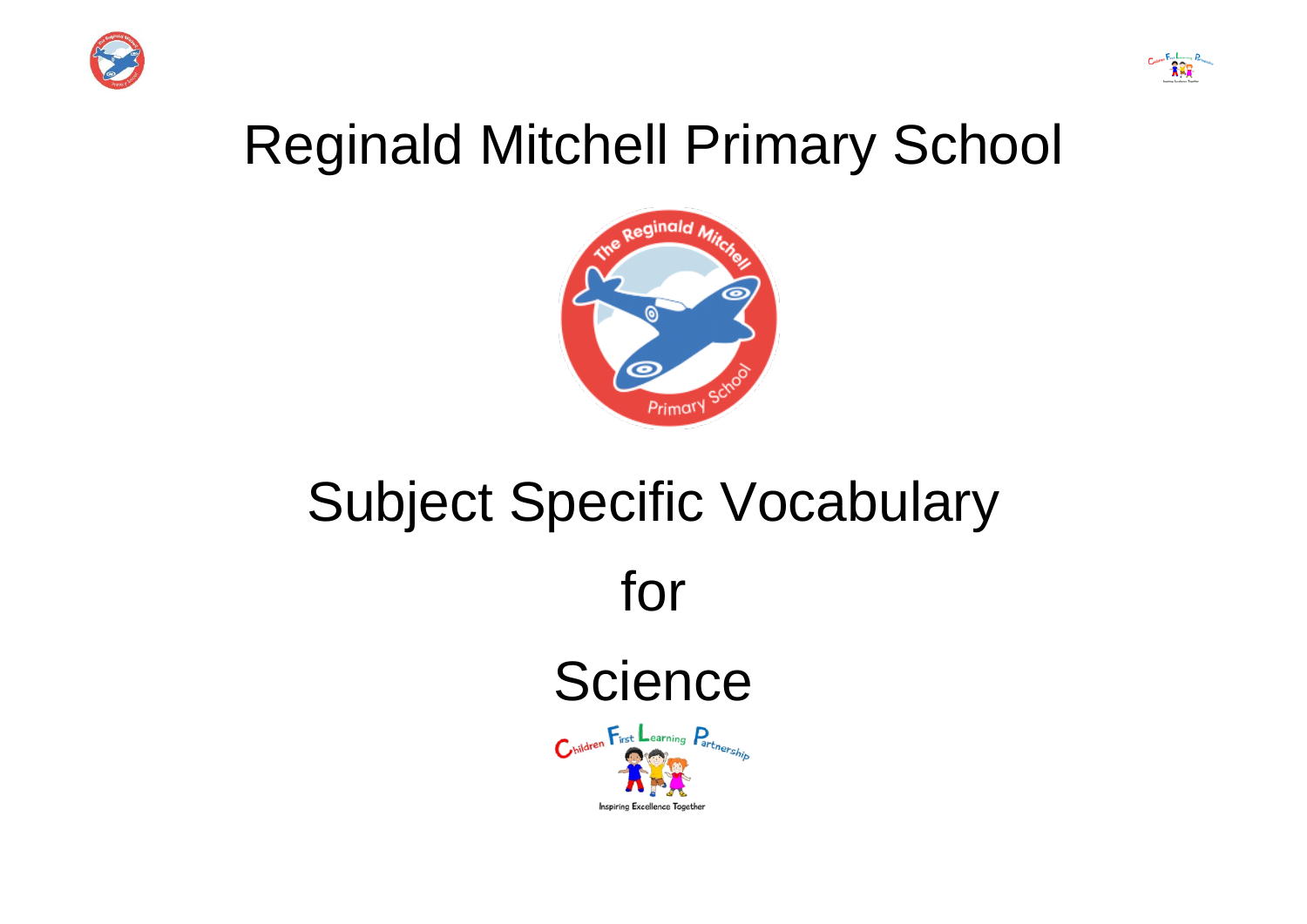

#### $-\frac{F_{\text{max}}}{R_{\text{max}}^2}$  $\epsilon$

### **Nursery Science Topic Vocabulary**

| <b>Topic</b>                   | <b>Vocabulary</b>     |                   |                  |                |
|--------------------------------|-----------------------|-------------------|------------------|----------------|
| <b>Cycle A: Incredible Me</b>  | <b>Body parts</b>     | <b>Elbows</b>     | Same             | <b>Adult</b>   |
| <b>Cycle B: Super</b>          | <b>Mouth</b>          | <b>Knees</b>      | <b>Different</b> | <b>Senses</b>  |
|                                | Head                  | Face              | Grow             | Touch          |
|                                | <b>Body</b>           | Eyes              | <b>Big</b>       | <b>See</b>     |
|                                | <b>Neck</b>           | Ears              | <b>Small</b>     | Hear           |
|                                | <b>Arms</b>           | <b>Teeth</b>      | Baby             | <b>Smell</b>   |
|                                | Eyebrows              | <b>Body</b>       | <b>Toddler</b>   | <b>Taste</b>   |
|                                | Eyelashes             | Healthy           | Family           |                |
|                                | Legs                  |                   | <b>Friends</b>   |                |
| <b>Cycle A: Crazy</b>          | Fireworks             | <b>Make</b>       | Environment      |                |
| <b>Creations</b>               | <b>Diwali</b>         | Engine            | Changes          |                |
| <b>Cycle B: Ticket to Ride</b> | Bang/ whoosh/ crackle | <b>Drive</b>      | Grow             |                |
|                                | <b>Texture</b>        | <b>Discuss</b>    | Features         |                |
|                                | <b>Build</b>          | <b>Explain</b>    | Winter           |                |
|                                | Create                | How things work   | Weather          |                |
|                                | Transport             |                   |                  |                |
| <b>Cycle A: Happily Ever</b>   | <b>Plastic</b>        | <b>Stone</b>      | Mixing           |                |
| <b>After</b>                   | Paper                 | Wood              | <b>Texture</b>   |                |
| <b>Cycle B: Down in the</b>    | Sponge                | <b>Straw</b>      | Animals          |                |
| <b>Woods</b>                   | <b>Glass</b>          | <b>Blow</b>       | <b>Natural</b>   |                |
|                                | <b>Rock</b>           | Wind              | Changes          |                |
|                                | Hard                  | Environment       |                  |                |
|                                | Soft                  |                   |                  |                |
| <b>Cycle A: What's your</b>    | <b>Fly</b>            | <b>Nurse</b>      | Body parts       | Weather        |
| superpower?                    | Change                | Help              | Questions        | Grow           |
| <b>Cycle B: To The Rescue</b>  | Adapt                 | Fire/burn         | <b>Objects</b>   | <b>Natural</b> |
|                                | Help                  | Water             | <b>Different</b> | Man-made       |
|                                | Medicine              | <b>Injections</b> | Same             |                |
|                                | <b>Doctor</b>         | <b>Operations</b> | Seasons          |                |
| <b>Cycle A: Down on the</b>    | <b>Minibeasts</b>     | Full              | Animal           |                |
| Farm                           | Insect                | <b>Creatures</b>  | Mother           |                |
|                                | <b>Habitat</b>        | <b>Size</b>       | <b>Baby</b>      |                |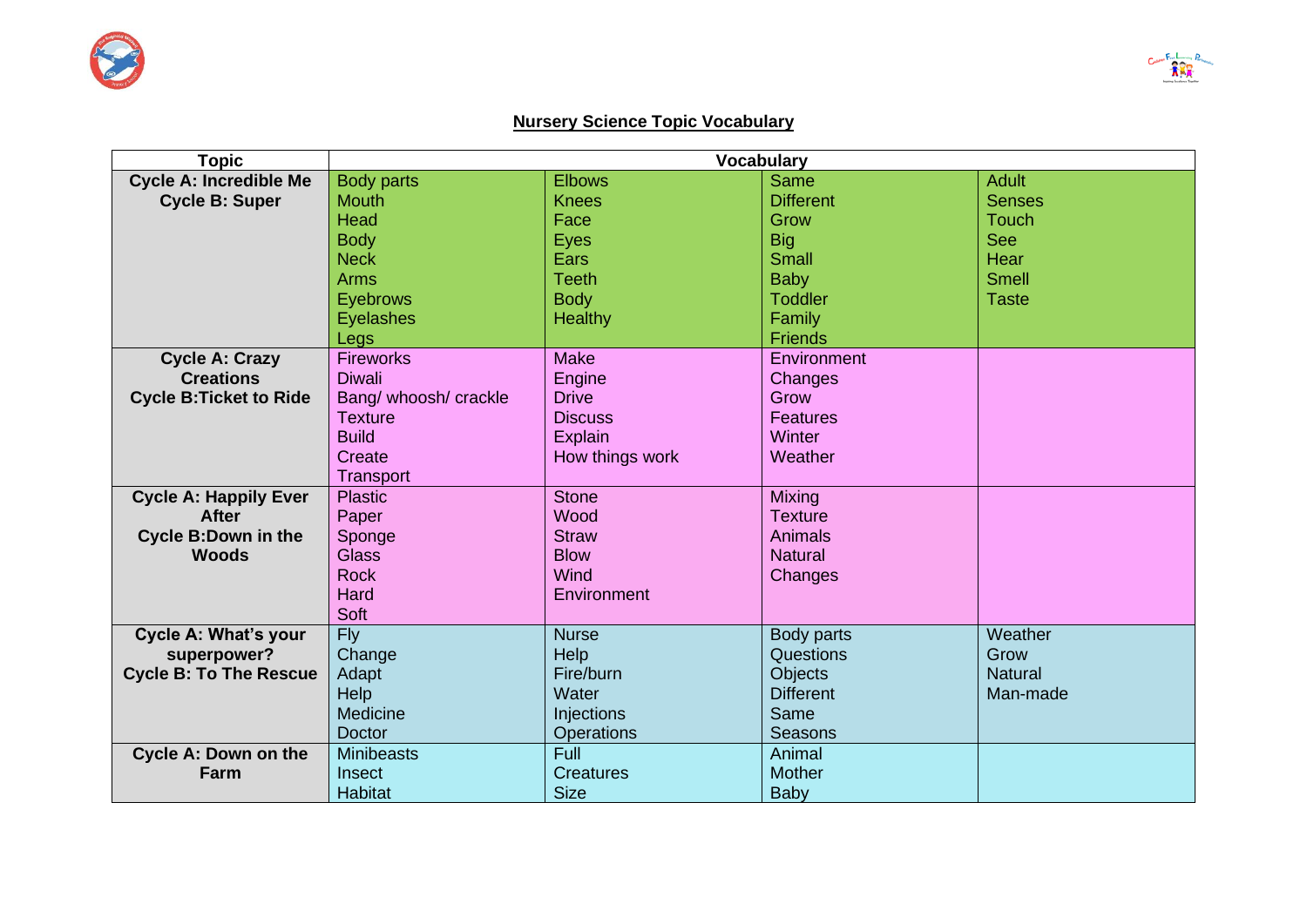



| <b>Cycle B: Mad about Mini</b><br><b>beasts</b> | Wings<br>Legs<br>Creatures |                          | Survive                             |             |
|-------------------------------------------------|----------------------------|--------------------------|-------------------------------------|-------------|
| <b>Cycle A: How does your</b>                   | Plant                      | <b>Stone</b>             | Soil                                | Earth       |
| <b>Garden Grow?</b>                             | Seed                       | Wood                     | Water                               | Temperature |
| Cycle B: Ready, Steady,                         | Grow                       | <b>Straw</b>             | Sun light                           | Dark        |
| Grow!                                           | survive                    | <b>Blow</b>              | <b>Bulb</b>                         | light       |
|                                                 | <b>Natural</b>             | Wind                     | Leaves                              |             |
|                                                 | <b>Changes</b>             | Environment              | roots                               |             |
| <b>Working Scientifically</b>                   | What can you see?          | What does it sound like? | What does it smell like?            |             |
|                                                 | What does it taste like?   | What does it feel like?  | What does it do? What is happening? |             |
|                                                 | How did it happen?         | What have we found out?  |                                     |             |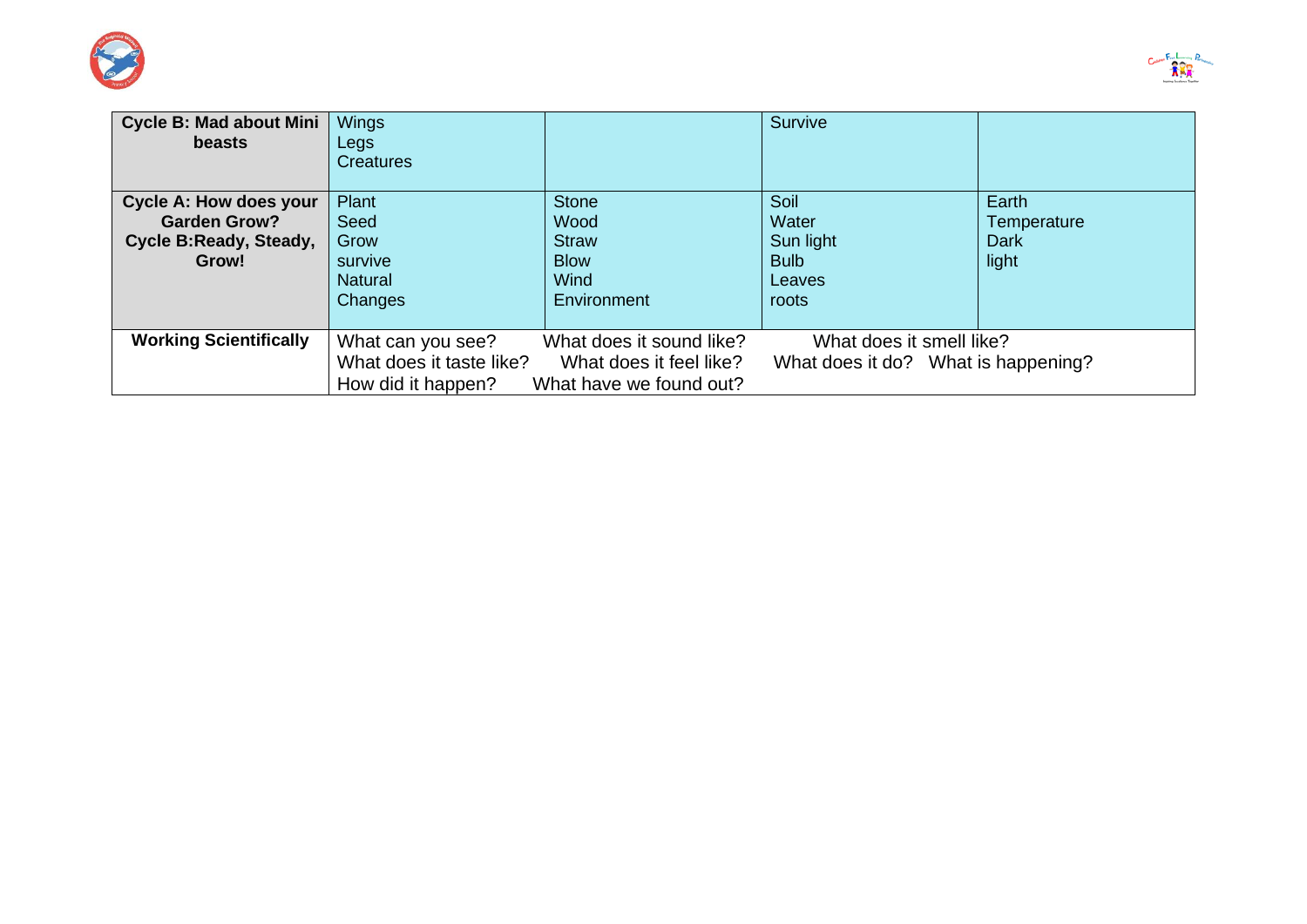



### **Reception Science Topic Vocabulary**

| <b>Topic</b>                                 | <b>Vocabulary</b>                                                                                                                     |                                                                                                        |                                                                                                        |                                                                                                     |
|----------------------------------------------|---------------------------------------------------------------------------------------------------------------------------------------|--------------------------------------------------------------------------------------------------------|--------------------------------------------------------------------------------------------------------|-----------------------------------------------------------------------------------------------------|
| <b>Marvellous Me</b>                         | <b>Body parts</b><br><b>Mouth</b><br>Head<br><b>Body</b><br><b>Neck</b><br><b>Arms</b><br><b>Eyebrows</b><br><b>Eyelashes</b><br>Legs | <b>Elbows</b><br><b>Knees</b><br>Face<br>Eyes<br>Ears<br><b>Teeth</b><br><b>Body</b><br><b>Healthy</b> | <b>Same</b><br><b>Different</b><br>Grow<br><b>Big</b><br><b>Small</b><br><b>Baby</b><br><b>Toddler</b> | <b>Adult</b><br><b>Senses</b><br><b>Touch</b><br><b>See</b><br>Hear<br><b>Smell</b><br><b>Taste</b> |
| <b>Our Wonderful World</b>                   | Day<br><b>Night</b><br>Season<br>Autumn<br>Winter<br><b>Spring</b><br><b>Summer</b>                                                   | Weather<br>(all weather types)<br>Grow<br><b>Blossom</b><br>Change                                     |                                                                                                        |                                                                                                     |
| <b>A World of Pure</b><br><b>Imagination</b> | <b>Float</b><br><b>Sink</b><br>Heavy<br>Light<br>shiny<br><b>Dull</b><br><b>Smooth</b>                                                | Rough<br>Waterproof<br>Full<br><b>Empty</b>                                                            |                                                                                                        |                                                                                                     |
| <b>A Magical Adventure</b>                   | <b>Plants</b><br><b>Seeds</b><br>Soil<br>Earth<br>Grow                                                                                | Sun<br>Light<br>Water<br>Temperature<br><b>Dark</b>                                                    | <b>Stem</b><br><b>Flower</b><br>Petal<br>Leaves<br>Leaf<br>Root                                        |                                                                                                     |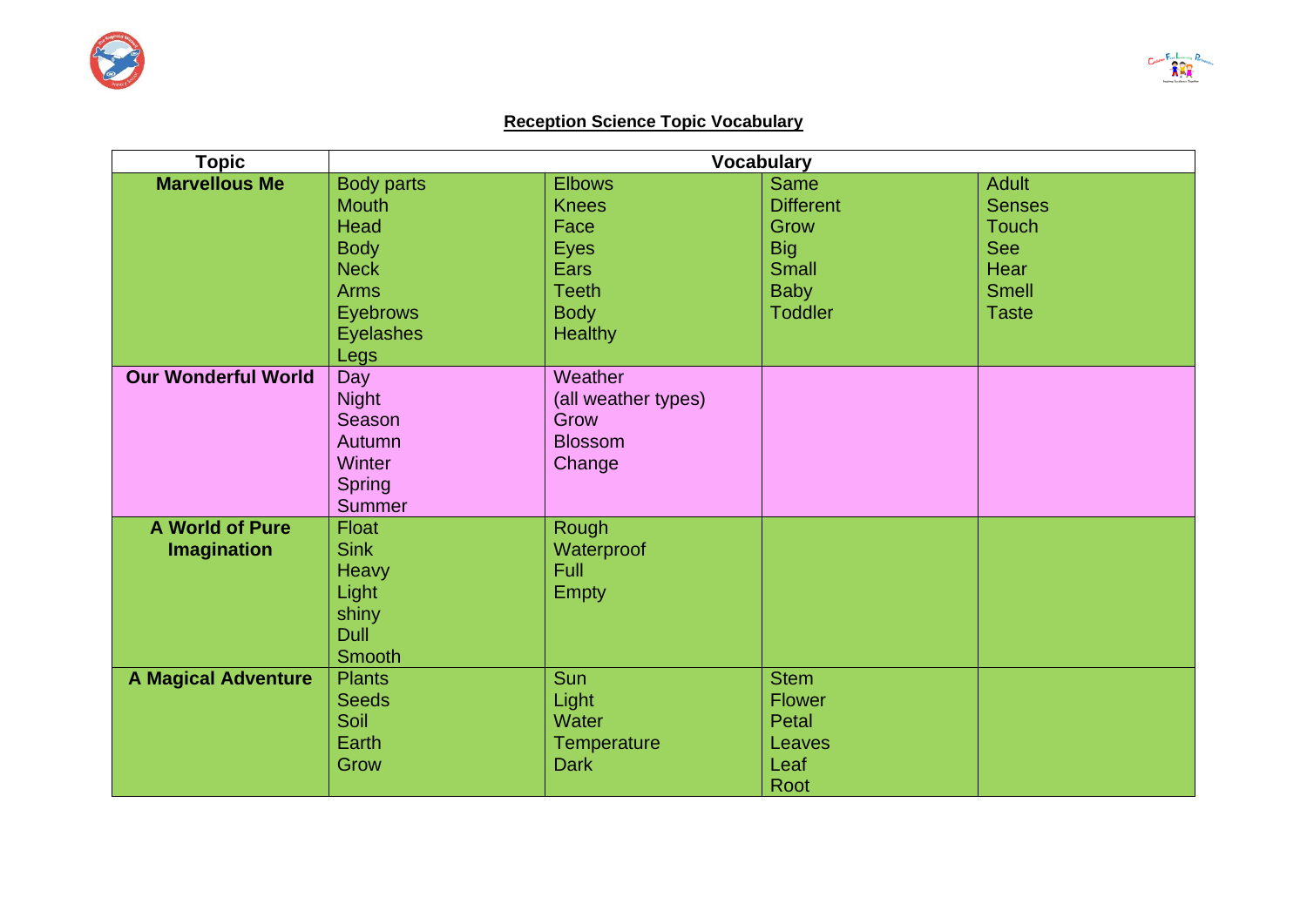



|                               |                          |                          | <b>Branch</b>                       |                     |
|-------------------------------|--------------------------|--------------------------|-------------------------------------|---------------------|
|                               |                          |                          | <b>Trunk</b>                        |                     |
| <b>All Creatures Great</b>    | Life cycle               | Meat eater               | Animal                              | Life cycle          |
| and Small                     | <b>Baby</b>              | Carnivore                | Creature                            | <b>Farm animals</b> |
|                               | <b>Adult</b>             | Omnivore                 | <b>Baby</b>                         |                     |
|                               | <b>Hatch</b>             | <b>Habitat</b>           | <b>Mother</b>                       |                     |
|                               | Plant eater              | <b>Fossil</b>            | Insect                              |                     |
|                               | Herbivore                | <b>Similar</b>           |                                     |                     |
|                               |                          | <b>Different</b>         |                                     |                     |
| Let the Adventures            | <b>Plastic</b>           | <b>Stone</b>             |                                     |                     |
| <b>Begin!</b>                 | Paper                    | Wood                     |                                     |                     |
|                               | Sponge                   | <b>Straw</b>             |                                     |                     |
|                               | <b>Glass</b>             | <b>Blow</b>              |                                     |                     |
|                               | <b>Rock</b>              | <b>Wind</b>              |                                     |                     |
|                               | Hard                     | Force                    |                                     |                     |
|                               | Soft                     |                          |                                     |                     |
| <b>Working Scientifically</b> | What can you see?        | What does it sound like? | What does it smell like?            |                     |
|                               | What does it taste like? | What does it feel like?  | What does it do? What is happening? |                     |
|                               | How did it happen?       | What have we found out?  |                                     |                     |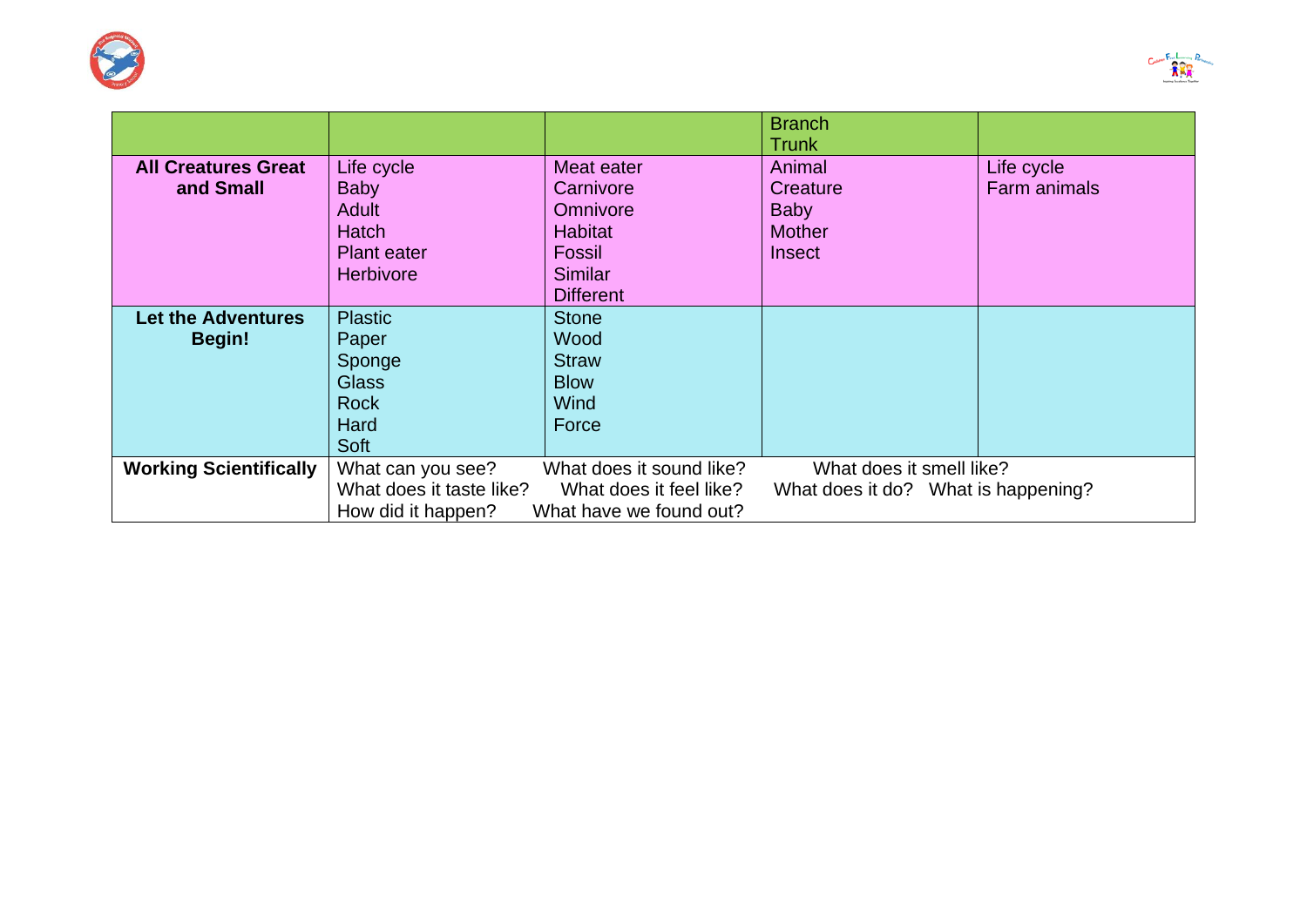



### **Science Curriculum Key Vocabulary Y1-Y6**

| Year 1                                                                                                                                                                                                                                            | Year 2                                                                                                                                                                                                                                       | Year 3                                                                                                                                                                                                                                  | Year 4                                                                                                                                                                                                                                                      | Year 5                                                                                                                                                                                                                                              | Year 6                                                                                                                                                                                        |
|---------------------------------------------------------------------------------------------------------------------------------------------------------------------------------------------------------------------------------------------------|----------------------------------------------------------------------------------------------------------------------------------------------------------------------------------------------------------------------------------------------|-----------------------------------------------------------------------------------------------------------------------------------------------------------------------------------------------------------------------------------------|-------------------------------------------------------------------------------------------------------------------------------------------------------------------------------------------------------------------------------------------------------------|-----------------------------------------------------------------------------------------------------------------------------------------------------------------------------------------------------------------------------------------------------|-----------------------------------------------------------------------------------------------------------------------------------------------------------------------------------------------|
| <b>Animals including humans</b><br>Fish, Reptiles, Mammals, Birds,<br>Amphibians (+ examples of each)<br>Herbivore, Carnivore, Omnivore<br>Head, ear, eye, mouth, nose, leg,<br>knee, arm, elbow, back, neck, face,<br>teeth, hair<br>Wings, beak | <b>Animals including humans</b><br>Survival, water, air, (oxygen)<br>food, adult, baby, offspring,<br>kitten, calf, puppy, foal<br>Exercise, hygiene<br>Types of food                                                                        | <b>Animals including</b><br>humans<br>Bones, muscles, skull, ribs,<br>skeleton, support,<br>protection, movement,<br>herbivore, carnivore,<br>omnivore, teeth, canine,<br>incisor, molar, diet                                          | <b>Animals including</b><br><b>humans</b><br>Mouth, tongue, teeth,<br>canine, incisor, molar,<br>oesophagus, stomach,<br>small intestine, large<br>intestine, digestive system<br>herbivore, carnivore,<br>omnivore                                         | <b>Animals including</b><br>humans<br>Foetus, embryo, womb,<br>gestation, baby, toddler,<br>teenager, puberty,<br>adolescent, adult, elderly,<br>development, growth                                                                                | <b>Animals including</b><br>humans<br>Heart, Blood , Circulatory<br>system, blood vessels,<br>veins, arteries, valves,<br>oxygenated, deoxygenated,<br>exercise, pulse, respiration,<br>drugs |
| <b>Plants</b><br>Evergreen & deciduous trees,<br>branches, trunk, leaves, flowers<br>(blossom) petals, fruit, roots,<br>bulb, seed, stem,                                                                                                         | <b>Plants</b><br>Seeds, bulb, water, light,<br>temperature, growth<br>Revise roots, stem, leaves,<br>petals from Y1                                                                                                                          | <b>Plants</b><br>Air, light, water, soil,<br>nutrients, reproduction,<br>seed formation, dispersal,<br>germination, pollination,<br>transportation, species,<br>location (photosynthesis)<br><b>Review Y2</b>                           | Living things and their<br>habitats<br>Fish, Reptiles, Mammals, Birds,<br>Amphibians, snails, slugs,<br>worms, spiders, insects,<br>environment, habitat,<br>vertebrate, invertebrate,<br>exo skeleton, adaptation<br>Human impact – negative &<br>positive | Living things and their<br>habitats<br>Reproduction of mammal,<br>bird, insect and<br>amphibian, offspring,<br>complete / incomplete<br>metamorphosis, hatch                                                                                        | <b>Living things and their</b><br>habitats<br>Classification, mammals.<br>birds, amphibians, fish,<br>reptiles, insects vertebrates,<br>invertebrates, micro-<br>organisms, bacteria, fungi   |
| <b>Everyday Materials</b><br>Material, wood, plastic, glass,<br>paper, fabric, metal, rock, hard,<br>soft, smooth, shiny, rough,<br>bendy (flexible)                                                                                              | <b>Living things and their</b><br>habitats<br>Living, dead, never been alive,<br>habitat, micro-habitat<br>energy, food chain, prey,<br>predator<br>woodland, pond, desert,<br>seashore, ocean, rainforest                                   | <b>Rocks &amp; soils</b><br>Sandstone, limestone,<br>granite, marble, pumice,<br>slate, crystals, properties,<br>permeable / impermeable,<br>hardness, sedimentary,<br>igneous, metamorphic,<br>fossils, soil, organic matter,<br>humus | <b>States of matter</b><br>Solid, liquid, gas,<br>temperature, heating,<br>freezing point, boiling point,<br>particles, evaporation,<br>condensation,<br>Thermometer, thermal<br>insulation, celsius (C)                                                    | <b>Properties &amp; changes of</b><br>materials<br>Hardness, solubility, mixing,<br>dissolving, melting,<br>Solution, solute,<br>transparency, conductivity,<br>magnetic, filter, filtration,<br>evaporation, condensation,<br>Reacting / reactants | <b>Evolution &amp; Inheritance</b><br>Fossils, adaptation,<br>evolution, characteristics,<br>reproduction, genetics                                                                           |
| <b>Seasonal changes</b><br>Summer, Spring, Autumn,<br>Winter, Season, Sun, day,<br>Moon, Night, light, dark, rain,<br>wind, snow, frist, sleet, fog and<br>cloud(y)                                                                               | <b>Materials &amp; their uses</b><br>As for $Y1 + \text{stiff}, \text{shiny}, \text{dull},$<br>rough, smooth, waterproof,<br>absorbent, transparent,<br>opaque, brick, fabric, foil,<br>squashing, bending, twisting,<br>stretching, elastic | Liaht<br>Light, dark, shadows,<br>blocking, mirror, reflect,<br>reflective, reflection,<br>absence of light<br>Protect eyes from the sun                                                                                                | <b>Sound</b><br>Volume, vibration, sound<br>wave, loud, soft, high pitch,<br>low pitch, tone, speaker,<br>(amplitude, frequency)<br>travel, fainter, distance                                                                                               | <b>Earth &amp; Space</b><br>Earth, sea, sun, moon, axis,<br>planets, solar system, star,<br>constellation.<br>Phases of the moon,<br>waxing, waning, gibbous<br>moon, full moon                                                                     | Liaht<br>Reflection, refraction, lens,<br>light spectrum, colour<br>,prism, rainbow, straight<br>lines, shadow                                                                                |